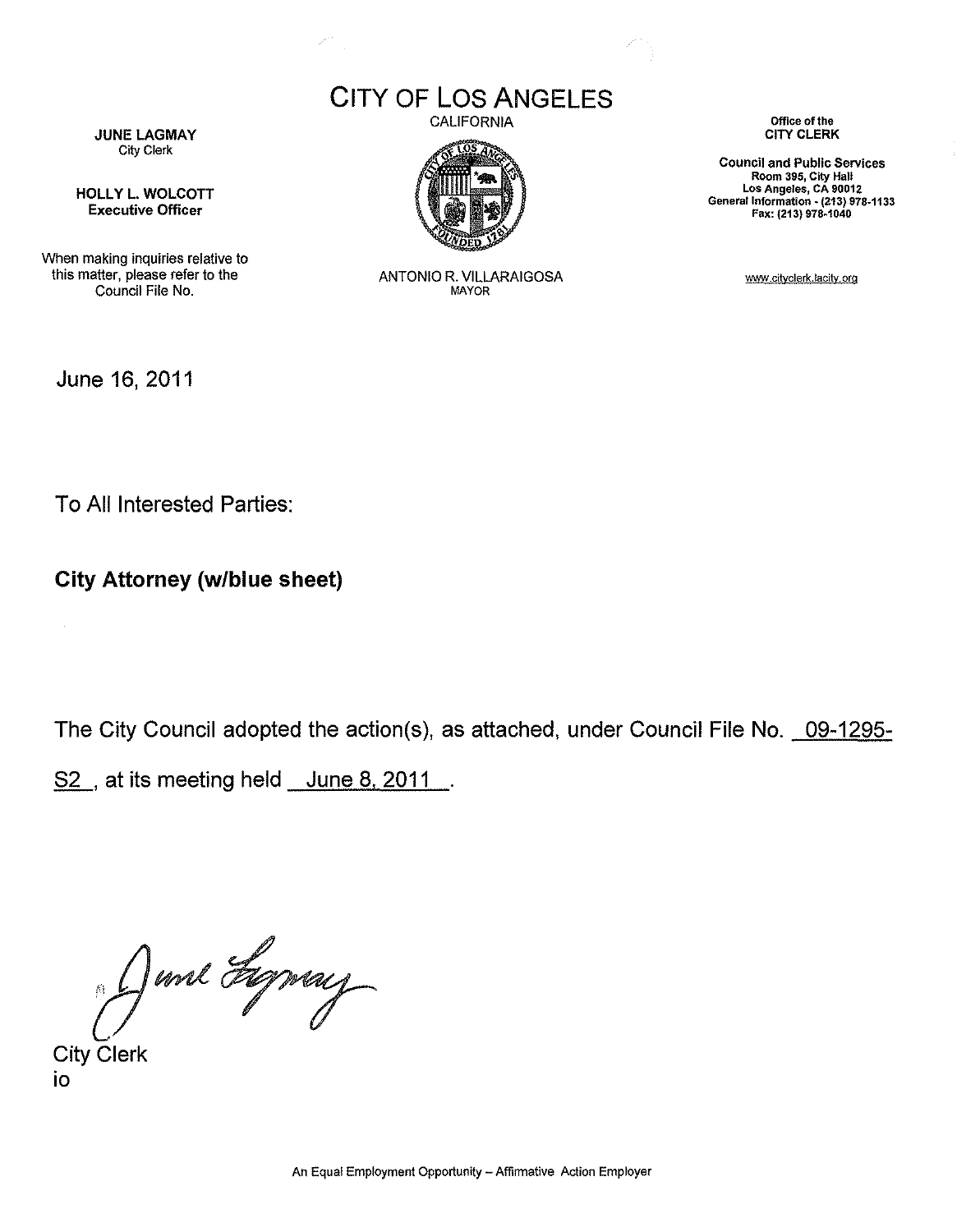Maypr's Time Stamp<br>RECEIVE MAY ® 2011 JUN 13 AM11:01 CITY OF LOS ANGELIES

| City@lejkis:Time Stamp<br>CITY CLERK'S OFFICE |  |
|-----------------------------------------------|--|
| 2011 JUN 13 AM 10:58                          |  |
| <b>CITY CLERK</b>                             |  |
| AY .<br><b>DEPUTY</b>                         |  |
|                                               |  |

SUBJECT TO THE MAYOR'S APPROVAL

COUNCIL FILE NO. 10-0600-S49 & 09-1295-S2

**COUNCIL DISTRICT** 

COUNCIL APPROVAL DATE June 8, 2011

RE: EXPOSITION LIGHT RAIL TRANSIT FUNDING AGREEMENT

LAST DAY FOR MAYOR TO ACT

**JUN 23 2011** 

(10 Day Charter requirement as per Charter Section 341)

DO NOT WRITE BELOW THIS LINE - FOR MAYOR USE ONLY

**APPROVED** 

## \*DISAPPROVED

\*Transmit objections in writing pursuant to Chatter Section 34 DATE OF MAY OF APPROVAL OR DISAPPROVAL JUN 1 4 2011 16 MM 91

Steno/100600.49.ml  $\alpha$ s

**MAYO** 

 $\overline{1}$